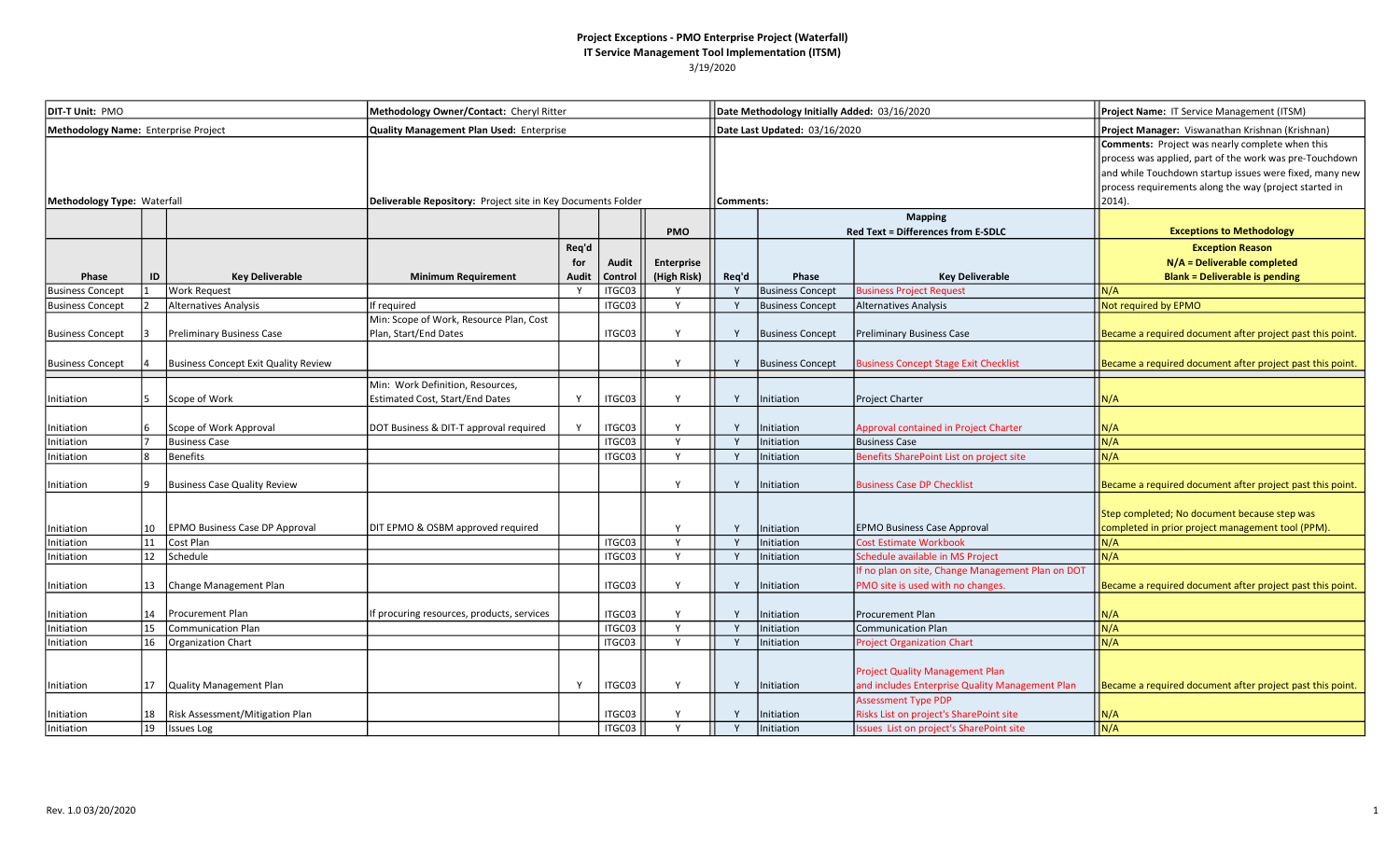|                   |            |                                         |                                         |       |         |                   |       |                   | <b>Mapping</b>                                                                      |                                                           |
|-------------------|------------|-----------------------------------------|-----------------------------------------|-------|---------|-------------------|-------|-------------------|-------------------------------------------------------------------------------------|-----------------------------------------------------------|
|                   |            |                                         |                                         |       |         | <b>PMO</b>        |       |                   | <b>Red Text = Differences from E-SDLC</b>                                           | <b>Exceptions to Methodology</b>                          |
|                   |            |                                         |                                         | Req'd |         |                   |       |                   |                                                                                     | <b>Exception Reason</b>                                   |
|                   |            |                                         |                                         | for   | Audit   | <b>Enterprise</b> |       |                   |                                                                                     | N/A = Deliverable completed                               |
| Phase             | ID         | <b>Key Deliverable</b>                  | <b>Minimum Requirement</b>              | Audit | Control | (High Risk)       | Req'd | Phase             | <b>Key Deliverable</b>                                                              | <b>Blank = Deliverable is pending</b>                     |
|                   |            |                                         | Required if application not previously  |       |         |                   |       |                   |                                                                                     |                                                           |
|                   |            |                                         | documented and/or if changing any       |       |         |                   |       |                   |                                                                                     |                                                           |
|                   |            |                                         | privacy information.                    |       |         |                   |       |                   |                                                                                     |                                                           |
|                   |            |                                         | DIT-T Security & DIT                    |       |         |                   |       |                   |                                                                                     |                                                           |
|                   |            |                                         |                                         |       |         |                   |       |                   |                                                                                     |                                                           |
| Initiation        | 20         | Privacy Threshold Analysis (PTA)        | Approval required.                      | Y     | ITGC01  | Y                 | Y     | Initiation        | Privacy Threshold Analysis (PTA)                                                    | N/A                                                       |
|                   |            |                                         |                                         |       |         |                   |       |                   |                                                                                     | Review completed. Checklist became a required document    |
| Initiation        | 21         | Initiation Exit Quality Review          |                                         |       | ITGC04  | Y                 | Y     | Initiation        | <b>Initiation Stage Exit Checklist</b>                                              | after project past this point.                            |
| Planning & Design | 22         | Project Change Request Log              |                                         |       |         | Y                 | Y     | Planning & Design | Change Request Log                                                                  | N/A                                                       |
|                   |            |                                         |                                         |       |         |                   |       |                   | <b>Project Change Request</b>                                                       |                                                           |
|                   |            |                                         |                                         |       |         |                   |       |                   | Name: CRnn_DOT_Signed (see Change Management                                        |                                                           |
|                   |            |                                         |                                         |       |         |                   |       |                   | Plan for other documents associated with the                                        | Change requests completed. Documents missing because      |
| Planning & Design | 23         | Project Change Request                  | DIT-T and Business Approval             |       | ITGC03  | Y                 | Y     | Planning & Design | change)                                                                             | completed in previous project management tool (PPM).      |
|                   |            |                                         |                                         |       |         |                   |       |                   |                                                                                     |                                                           |
|                   |            |                                         |                                         |       |         |                   |       |                   |                                                                                     | Review completed. Checklist became a required document    |
| Planning & Design | 24         | Project Change Request Quality Review   |                                         |       |         |                   | Y     | Planning & Design | <b>Change Request Checklist</b>                                                     | after project past this point.                            |
|                   |            |                                         |                                         |       |         |                   |       |                   |                                                                                     | <b>EPMO</b> approvals completed. Documents are missing    |
|                   |            |                                         |                                         |       |         |                   |       |                   | <b>EPMO Change Request Approval</b>                                                 | because Pre-Touchdown or issues with SharePoint caused    |
| Planning & Design | 25         | <b>EPMO Change Request DP Approval</b>  | EPMO and/or OSBM approval (if required) |       |         | Y                 | Y     | Planning & Design | Name: CRnn_State_Signed                                                             | approvals to be lost.                                     |
|                   |            |                                         |                                         |       |         |                   |       |                   |                                                                                     | Document missing because there are no SAP Cost            |
| Planning & Design | 26         | SAP Cost Exception Report               |                                         |       |         | <b>V</b>          |       | Planning & Design | SAP Cost Exception Report                                                           | <b>Exceptions to report.</b>                              |
|                   |            |                                         |                                         |       | ITGC03  | Y                 | Y     |                   |                                                                                     |                                                           |
| Planning & Design | 27         | Requirements Management Plan            |                                         |       |         |                   |       | Planning & Design | Requirements Management Plan                                                        | Became a required document after project past this point. |
|                   |            |                                         | Must be approved by Business and other  |       | ITGC01  |                   |       |                   |                                                                                     |                                                           |
|                   |            |                                         | stakeholders, including Architecture,   |       | ITGC02  |                   |       |                   |                                                                                     |                                                           |
| Planning & Design | <u> 28</u> | Requirements                            | Security, Infrastructure, etc.          | Y     | ITGC03  | Y                 | Y     |                   | <b>Planning &amp; Design Technology Solution Requirements Document (TSRD)   N/A</b> |                                                           |
|                   |            |                                         | Required on all sizes of work except on |       | ITGC01  |                   |       |                   |                                                                                     |                                                           |
|                   |            |                                         | small operational work, this may be     |       | ITGC02  |                   |       |                   |                                                                                     |                                                           |
| Planning & Design | 29         | Requirements Approval                   | included in Work Definition.            | Y     | ITGC03  | Y                 | Y     | Planning & Design | <b>Approval contained in TSRD</b>                                                   | N/A                                                       |
|                   |            |                                         |                                         |       |         |                   |       |                   |                                                                                     |                                                           |
| Planning & Design | 30         | <b>Requirements Traceability Matrix</b> |                                         |       |         | Y                 | Y     | Planning & Design | Requirements Traceability Matrix                                                    | Became a required document after project past this point. |
|                   |            |                                         |                                         |       | ITGC01  |                   |       |                   |                                                                                     |                                                           |
| Planning & Design | 31         | Application Architecture Design (AAD)   | DIT-T Architecture Approval Required    | Y     | ITGC02  | Y                 | Y     | Planning & Design | Application Architecture Design (AAD)                                               | N/A                                                       |
|                   |            |                                         |                                         |       |         |                   |       |                   |                                                                                     |                                                           |
|                   |            | Technical Architecture System Design    | If required by EPMO                     |       | ITGC01  |                   |       |                   |                                                                                     |                                                           |
| Planning & Design | 32         | (TASD)                                  | DIT-T Architecture Approval Required    |       | ITGC02  |                   | Y     | Planning & Design | Technical Architecture System Design (TASD)                                         | N/A                                                       |
|                   |            |                                         |                                         |       |         |                   |       |                   |                                                                                     |                                                           |
| Planning & Design | 33         | Architecture DP Quality Review          | If required by EPMO                     |       |         | Y                 | Y     | Planning & Design | <b>Architecture DP Checklist</b>                                                    | Became a required document after project past this point. |
|                   |            |                                         | If required by EPMO                     |       | ITGC01  |                   |       |                   |                                                                                     |                                                           |
| Planning & Design | 34         | <b>EPMO Architecture DP Approval</b>    | DIT Architecture Approval required      |       | ITGC02  |                   |       |                   | Planning & Design   EPMO Architecture DP Approval                                   | N/A                                                       |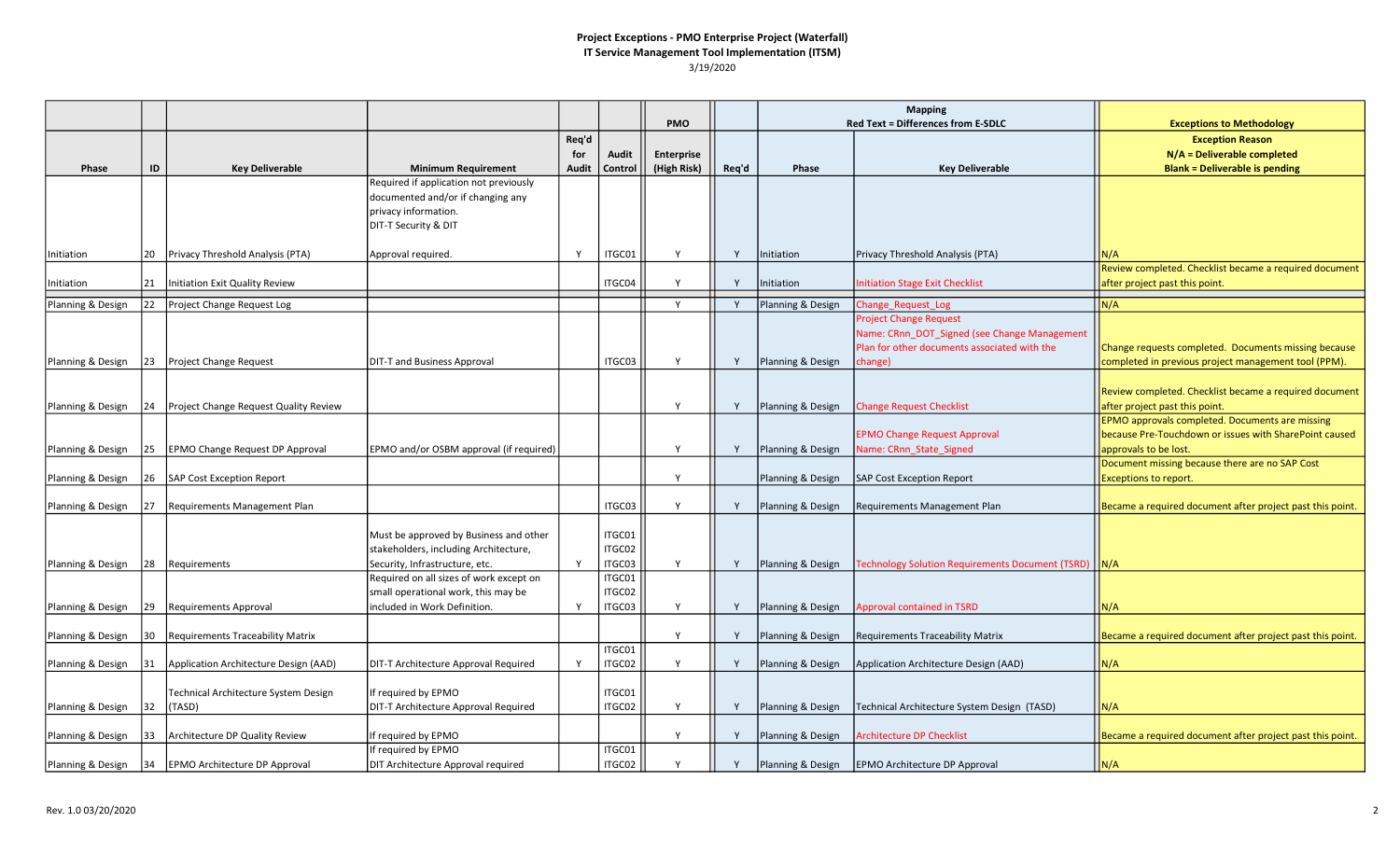|                   |          |                                          |                                           |       |                  |                   |       | <b>Mapping</b>    |                                              |                                                           |
|-------------------|----------|------------------------------------------|-------------------------------------------|-------|------------------|-------------------|-------|-------------------|----------------------------------------------|-----------------------------------------------------------|
|                   |          |                                          |                                           |       |                  | <b>PMO</b>        |       |                   | <b>Red Text = Differences from E-SDLC</b>    | <b>Exceptions to Methodology</b>                          |
|                   |          |                                          |                                           | Req'd |                  |                   |       |                   |                                              | <b>Exception Reason</b>                                   |
|                   |          |                                          |                                           | for   | <b>Audit</b>     | <b>Enterprise</b> |       |                   |                                              | N/A = Deliverable completed                               |
| Phase             | ID       | <b>Key Deliverable</b>                   | <b>Minimum Requirement</b>                | Audit | Control          | (High Risk)       | Req'd | Phase             | <b>Key Deliverable</b>                       | <b>Blank = Deliverable is pending</b>                     |
| Planning & Design | 35       | Security DP Quality Review               | f required by EPMO                        |       |                  | Y                 |       | Planning & Design | Security DP Checklist                        | Became a required document after project past this point  |
|                   |          |                                          | If required by EPMO                       |       | ITGC01           |                   |       |                   |                                              |                                                           |
| Planning & Design | 36       | <b>EPMO Security DP Approval</b>         | <b>DIT Approval Required</b>              |       | ITGC02           | Y                 | Y     | Planning & Design | <b>EPMO Security DP Approval</b>             | N/A                                                       |
|                   |          |                                          | If required, complete                     |       |                  |                   |       |                   |                                              |                                                           |
| Planning & Design | 37       | <b>Architecture Exception Request</b>    | <b>DIT Approval Required</b>              |       |                  | Y                 |       | Planning & Design | Architecture Exception Request               | <b>Not Required</b>                                       |
|                   |          |                                          | f required, complete                      |       |                  |                   |       |                   |                                              |                                                           |
| Planning & Design | 38       | <b>NCID Exception Request</b>            | <b>DIT Approval Required</b>              |       | ITGC01           | Υ                 |       | Planning & Design | <b>NCID Exception Request</b>                | <b>Not Required</b>                                       |
|                   |          |                                          | If required, complete                     |       |                  |                   |       |                   |                                              |                                                           |
| Planning & Design | 39       | <b>Security Exception Request</b>        | <b>DIT Approval Required</b>              |       | ITGC01           | Y                 |       | Planning & Design | <b>Security Exception Request</b>            | <b>Not Required</b>                                       |
|                   |          |                                          |                                           |       |                  |                   |       |                   |                                              |                                                           |
| Planning & Design | 40       | Design Document                          |                                           | Y     | ITGC03           | Y                 | Y     | Planning & Design | Design Document                              | Became a required document after project past this point. |
|                   |          |                                          |                                           |       |                  |                   |       |                   |                                              |                                                           |
| Planning & Design | 41       | Design Approval                          | Business and other stakeholders approvals | Y     | ITGC03           | Y                 | Y     | Planning & Design | Approval contained in Design Document        | Became a required document after project past this point. |
|                   |          |                                          |                                           |       | ITGC03           | Y                 |       |                   |                                              |                                                           |
| Planning & Design |          | 42 Business Continuity Plan              | f required                                |       |                  |                   | Y     | Planning & Design | <b>Business Continuity Plan</b>              | Became a required document after project past this point. |
| Planning & Design | 43       | Disaster Recovery Plan                   | If required                               |       | ITGC03           | Y                 | Y     | Planning & Design | Disaster Recovery Plan                       | Became a required document after project past this point. |
|                   |          |                                          |                                           |       |                  |                   |       |                   |                                              |                                                           |
| Planning & Design | 44       | Training Plan                            | f required                                |       | ITGC03           | Y                 | Y     | Planning & Design | <b>Training Plan</b>                         | Became a required document after project past this point. |
|                   |          |                                          |                                           |       |                  |                   |       |                   |                                              |                                                           |
| Planning & Design | 45       | Test Plan                                |                                           |       |                  | Y                 | Y     | Planning & Design | Test Plan                                    | Became a required document after project past this point. |
|                   |          |                                          |                                           |       |                  |                   |       |                   |                                              |                                                           |
| Planning & Design | 46       | <b>Acceptance Process and Criteria</b>   |                                           |       | ITGC03           | Υ                 | Y     | Planning & Design | Acceptance Process and Criteria              | Became a required document after project past this point. |
|                   |          |                                          | Must be approved by Business and other    |       |                  |                   |       |                   | Approval contained in Acceptance Process and |                                                           |
| Planning & Design | 47       | Acceptance Process and Criteria Approval | stakeholders                              |       | ITGC03           | Y                 | Y     | Planning & Design | Criteria document                            | Became a required document after project past this point. |
| Planning & Design | 48       | Operational Level Agreement (OLA)        |                                           |       | ITGC04           | Y                 | Y     | Planning & Design | Operational Level Agreement (OLA)            | N/A                                                       |
|                   |          | Operational Level Agreement (OLA)        | If required                               |       |                  |                   | Y     |                   |                                              |                                                           |
| Planning & Design | 49<br>50 | Approval                                 | Must be approved by IT Stakeholders       |       | ITGC04<br>ITGC03 | Y<br>Y            | Y     | Planning & Design | Approval contained in OLA                    | N/A<br>N/A                                                |
| Planning & Design |          | Business Approval to Exit P&D            |                                           |       |                  |                   |       | Planning & Design | <b>Business Approval to Exit P&amp;D</b>     | Review completed. Checklist became a required document    |
| Planning & Design | 51       | P&D Exit Quality Review                  |                                           |       | ITGC04           | Υ                 | Y     | Planning & Design | <b>P&amp;D Stage Exit Checklist</b>          | after project past this point.                            |
| Planning & Design |          | If RFP required, deliverables below:     |                                           |       |                  |                   |       | Planning & Design | If RFP required, deliverables below:         | If RFP required, deliverables below:                      |
|                   |          |                                          |                                           |       |                  |                   |       |                   |                                              | See RFP 1 and RFP 2 folders on project Procurement        |
| Planning & Design | 52       | RFP Request for Commodity/Service Form   |                                           |       | ITGC04           | Y                 | Y     | Planning & Design | RFP Request for Commodity/Service Form       | subsite.                                                  |
|                   |          |                                          |                                           |       |                  |                   |       |                   |                                              | See RFP 1 and RFP 2 folders on project Procurement        |
| Planning & Design | 153      | RFP Disaster Recovery Assessment         |                                           |       | ITGC04           | Y                 | Y     | Planning & Design | RFP Disaster Recovery Assessment             | subsite.                                                  |
|                   |          |                                          |                                           |       |                  |                   |       |                   |                                              | See RFP 1 and RFP 2 folders on project Procurement        |
| Planning & Design |          | <b>RFP Sourcing Exception Request</b>    | If required for the RFP                   |       | ITGC04           | Y                 | Y     | Planning & Design | <b>RFP Sourcing Exception Request</b>        | subsite                                                   |
|                   |          |                                          |                                           |       |                  |                   |       |                   |                                              | See RFP 1 and RFP 2 folders on project Procurement        |
| Planning & Design | 55       | <b>RFP Hosting Exception Request</b>     | If required for the RFP                   |       | ITGC04           |                   |       | Planning & Design | <b>RFP Hosting Exception Request</b>         | subsite.                                                  |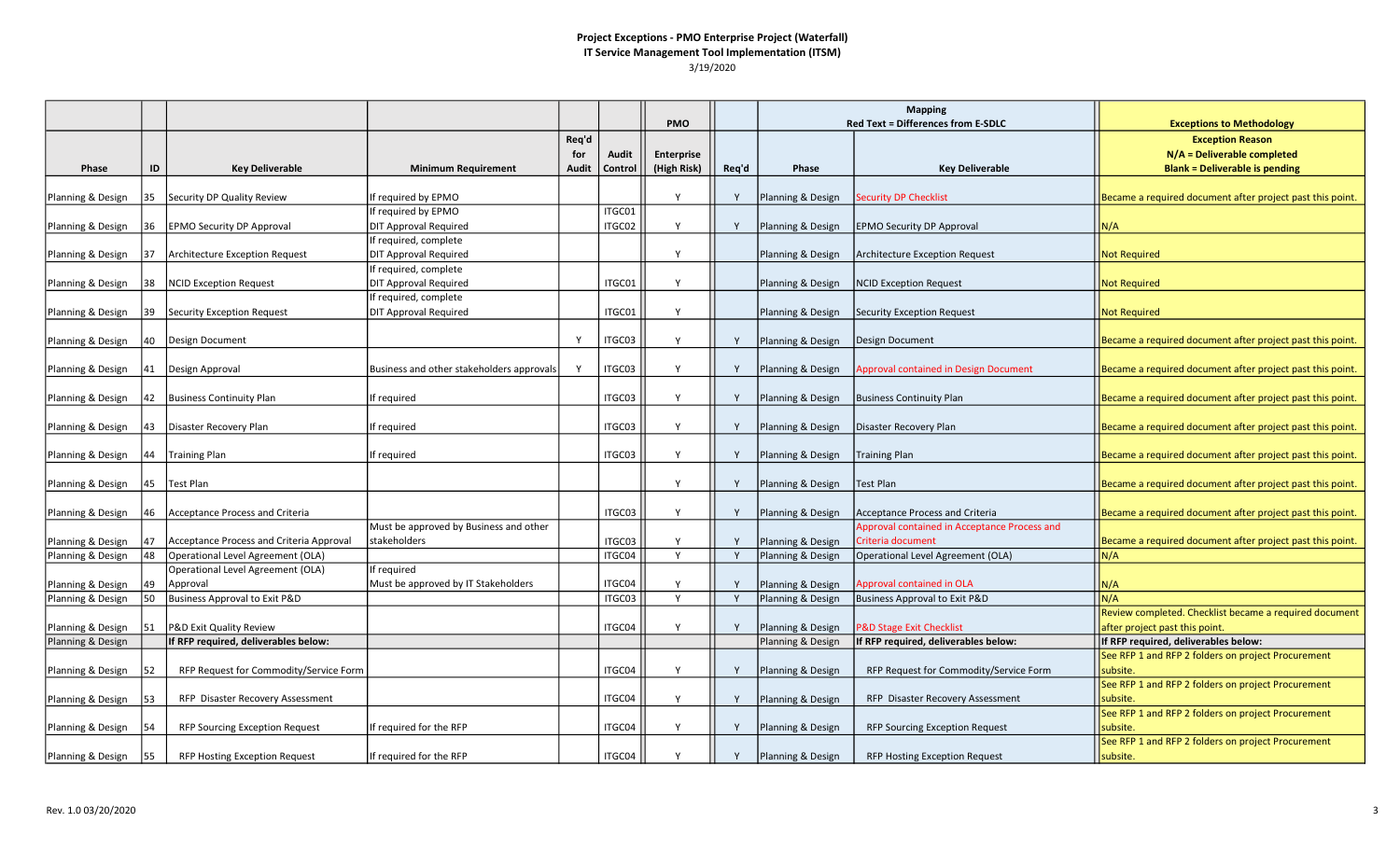|                   |          |                                                              |                                           |       |         |             |       |                                        | <b>Mapping</b>                                     |                                                           |
|-------------------|----------|--------------------------------------------------------------|-------------------------------------------|-------|---------|-------------|-------|----------------------------------------|----------------------------------------------------|-----------------------------------------------------------|
|                   |          |                                                              |                                           |       |         | PMO         |       |                                        | <b>Red Text = Differences from E-SDLC</b>          | <b>Exceptions to Methodology</b>                          |
|                   |          |                                                              |                                           | Req'd |         |             |       |                                        |                                                    | <b>Exception Reason</b>                                   |
|                   |          |                                                              |                                           | for   | Audit   | Enterprise  |       |                                        |                                                    | $N/A =$ Deliverable completed                             |
| Phase             | ID       | <b>Key Deliverable</b>                                       | <b>Minimum Requirement</b>                | Audit | Control | (High Risk) | Req'd | Phase                                  | <b>Key Deliverable</b>                             | <b>Blank = Deliverable is pending</b>                     |
|                   |          |                                                              |                                           |       | ITGC03  |             |       |                                        |                                                    | See RFP 1 and RFP 2 folders on project Procurement        |
| Planning & Design | 56       | <b>RFP and Attachments</b>                                   |                                           |       | ITGC04  | Y           | Y     | Planning & Design                      | <b>RFP and Attachments</b>                         | Isubsite.                                                 |
|                   |          |                                                              |                                           |       | ITGC03  |             |       |                                        |                                                    | See RFP 1 and RFP 2 folders on project Procurement        |
| Planning & Design | 57       | RFP Proposal Evaluation Plan                                 |                                           |       | ITGC04  | Υ           | Y     | Planning & Design                      | RFP Proposal Evaluation Plan                       | subsite.                                                  |
|                   |          |                                                              |                                           |       |         |             |       |                                        |                                                    |                                                           |
| Planning & Design | 58       | <b>RFP Content Submission</b>                                |                                           |       |         | Y           | Y     | Planning & Design                      | <b>RFP Content Submission</b>                      | Became a required document after project past this point. |
|                   |          |                                                              |                                           |       | ITGC03  | Y           |       |                                        |                                                    | See RFP 1 and RFP 2 folders on project Procurement        |
| Planning & Design | 59       | <b>RFP Individual Evaluation Workbooks</b>                   |                                           |       | ITGC04  |             |       | Planning & Design                      | RFP Individual Evaluation Workbooks                | subsite.                                                  |
|                   |          | RFP Oral Presentation/Demonstration                          |                                           |       | ITGC03  |             |       |                                        |                                                    | See RFP 1 and RFP 2 folders on project Procurement        |
| Planning & Design | 60       | Guide                                                        |                                           |       | ITGC04  | Y           | Y     | Planning & Design                      | RFP Oral Presentation/Demonstration Guide          | subsite.                                                  |
|                   |          |                                                              |                                           |       |         |             |       |                                        |                                                    | See RFP 1 and RFP 2 folders on project Procurement        |
| Planning & Design | 61       | RFP Consensus Evaluation Workbook                            |                                           |       | ITGC03  | Y           | Y     | Planning & Design                      | RFP Consensus Evaluation Workbook                  | subsite.                                                  |
|                   |          | RFP Evaluation Report with Award                             |                                           |       | ITGC03  |             |       |                                        | RFP Evaluation Report with Award                   | See RFP 1 and RFP 2 folders on project Procurement        |
| Planning & Design | 62       | Recommendation                                               |                                           |       | ITGC04  | Y           | Y     | Planning & Design                      | Recommendation                                     | Isubsite.                                                 |
|                   |          |                                                              | Business and other stakeholders approvals |       | ITGC03  |             |       |                                        |                                                    | See RFP 1 and RFP 2 folders on project Procurement        |
| Planning & Design | 63       | <b>RFP Evaluation Report Approvals</b>                       | required.                                 |       | ITGC04  | v           | Y     | Planning & Design                      | <b>RFP Evaluation Report Approvals</b>             | subsite.                                                  |
|                   |          |                                                              |                                           |       |         |             |       |                                        |                                                    |                                                           |
| Planning & Design | 64       | <b>RFP CIO Presentation</b>                                  |                                           |       |         | Y           | Y     | Planning & Design                      | <b>RFP CIO Presentation</b>                        | Became a required document after project past this point. |
|                   |          |                                                              |                                           |       |         | Y           |       |                                        | <b>RFP Evaluation Review Checklist</b>             |                                                           |
| Planning & Design | 65<br>66 | <b>RFP Evaluation Review Checklist</b>                       | <b>DPMO Approval Required</b>             |       |         | Y           | Y     | Planning & Design<br>Planning & Design |                                                    | Became a required document after project past this point. |
| Planning & Design |          | EPMO RFP Review DP Approval<br>EPMO Contract Award Review DP |                                           |       |         |             |       |                                        | EPMO RFP Review DP Approval                        |                                                           |
| Planning & Design | 67       | Approval                                                     | DPMO Approval Required                    |       |         |             | Y     | Planning & Design                      | EPMO Contract Award Review DP Approval             | N/A                                                       |
|                   |          | If Invitation for Bid (IFB) required,                        |                                           |       |         |             |       |                                        | If Invitation for Bid (IFB) required, deliverables |                                                           |
| Planning & Design |          | deliverables below:                                          |                                           |       |         |             |       | Planning & Design                      | below:                                             | If Invitation for Bid (IFB) required, deliverables below: |
|                   |          |                                                              |                                           |       | ITGC03  |             |       |                                        |                                                    |                                                           |
| Planning & Design | 68       | IFB Request for Commodity/Service Form                       |                                           |       | ITGC04  | Y           | Υ     | Planning & Design                      | IFB Request for Commodity/Service Form             | No IFB for project                                        |
|                   |          |                                                              |                                           |       | ITGC03  |             |       |                                        |                                                    |                                                           |
| Planning & Design | 69       | IFB Disaster Recovery Assessment                             | If required for IFB                       |       | ITGC04  | Y           | Y     | Planning & Design                      | IFB Disaster Recovery Assessment                   | No IFB for project                                        |
| Planning & Design | 70       | IFB Sourcing Exception Request                               | If required for IFB                       |       | ITGC04  | Y           | Y     | Planning & Design                      | IFB Sourcing Exception Request                     | No IFB for project                                        |
| Planning & Design | 71       | IFB Hosting Exception Request                                | f required for IFB                        |       | ITGC04  | Y           | Y     | Planning & Design                      | IFB Hosting Exception Request                      | No IFB for project                                        |
|                   |          |                                                              |                                           |       | ITGC03  |             |       |                                        |                                                    |                                                           |
| Planning & Design | 72       | <b>IFB and Attachments</b>                                   |                                           |       | ITGC04  | Y           | Y     | Planning & Design                      | <b>IFB and Attachments</b>                         | No IFB for project                                        |
|                   |          |                                                              |                                           |       | ITGC03  |             |       |                                        |                                                    |                                                           |
| Planning & Design | 73       | IFB Statement of Work                                        | May be required for Extensive Services    |       | ITGC04  | Y           | Y     | Planning & Design                      | <b>IFB Statement of Work</b>                       | No IFB for project                                        |
| Planning & Design | 74       | IFB Bid Review Checklist                                     |                                           |       |         | Y           | Y     | Planning & Design                      | <b>IFB Bid Review Checklist</b>                    | No IFB for project                                        |
|                   |          |                                                              | Business and other stakeholders approvals |       |         |             |       |                                        |                                                    |                                                           |
| Planning & Design | 75       | IFB Award Approval                                           | required.                                 |       | ITGC04  | Υ           | Y     | Planning & Design                      | <b>IFB Award Approval</b>                          | No IFB for project                                        |
|                   |          | IF Request for Quote (RFQ) required,                         |                                           |       |         |             |       |                                        | IF Request for Quote (RFQ) required, deliverables  |                                                           |
| Planning & Design |          | deliverables below:                                          |                                           |       |         |             |       | Planning & Design                      | below:                                             | IF Request for Quote (RFQ) required, deliverables below:  |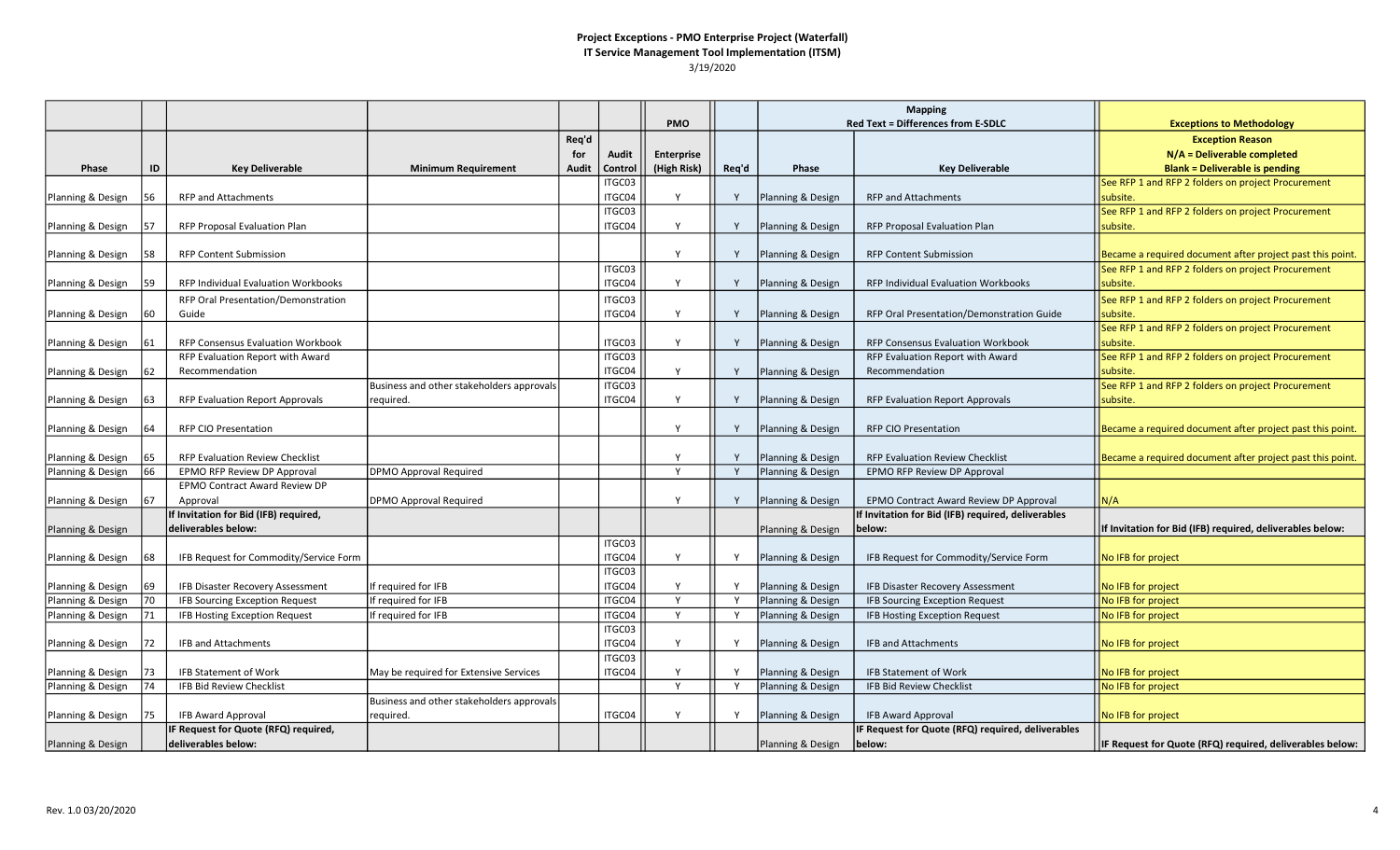|                                        |          |                                                                              |                                           |       |                  |                   |       | <b>Mapping</b>                         |                                                                             |                                                                                                               |
|----------------------------------------|----------|------------------------------------------------------------------------------|-------------------------------------------|-------|------------------|-------------------|-------|----------------------------------------|-----------------------------------------------------------------------------|---------------------------------------------------------------------------------------------------------------|
|                                        |          |                                                                              |                                           |       |                  | <b>PMO</b>        |       |                                        | <b>Red Text = Differences from E-SDLC</b>                                   | <b>Exceptions to Methodology</b>                                                                              |
|                                        |          |                                                                              |                                           | Req'd |                  |                   |       |                                        |                                                                             | <b>Exception Reason</b>                                                                                       |
|                                        |          |                                                                              |                                           | for   | Audit            | <b>Enterprise</b> |       |                                        |                                                                             | N/A = Deliverable completed                                                                                   |
| Phase                                  | ID       | <b>Key Deliverable</b>                                                       | <b>Minimum Requirement</b>                | Audit | Control          | (High Risk)       | Req'd | Phase                                  | <b>Key Deliverable</b>                                                      | <b>Blank = Deliverable is pending</b>                                                                         |
|                                        |          |                                                                              |                                           |       | ITGC03           |                   |       |                                        |                                                                             |                                                                                                               |
| Planning & Design                      | 76       | RFQ Request for Commodity/Service Form                                       |                                           |       | ITGC04           | Υ                 |       | Planning & Design                      | RFQ Request for Commodity/Service Form                                      | No RFQ for project                                                                                            |
|                                        |          |                                                                              |                                           |       | ITGC03           | Y                 | Y     |                                        |                                                                             |                                                                                                               |
| Planning & Design<br>Planning & Design | 77<br>78 | RFQ Disaster Recovery Assessment<br>RFQ Sourcing Exception Request           | f required for RFQ<br>If required for RFQ |       | ITGC04<br>ITGC04 | Y                 | Y     | Planning & Design<br>Planning & Design | RFQ Disaster Recovery Assessment<br>RFQ Sourcing Exception Request          | No RFQ for project<br>No RFQ for project                                                                      |
| Planning & Design                      | 79       | RFQ Hosting Exception Request                                                | f required for RFQ                        |       | ITGC04           | Y                 | Y     | Planning & Design                      | RFQ Hosting Exception Request                                               | No RFQ for project                                                                                            |
|                                        |          |                                                                              |                                           |       | ITGC03           |                   |       |                                        |                                                                             |                                                                                                               |
| Planning & Design                      | 180      | RFQ and Attachments                                                          |                                           |       | ITGC04           | Y                 | Y     | Planning & Design                      | <b>RFQ and Attachments</b>                                                  | No RFQ for project                                                                                            |
|                                        |          |                                                                              |                                           |       | ITGC03           |                   |       |                                        |                                                                             |                                                                                                               |
| Planning & Design                      | 81       | <b>RFQ Market Research</b>                                                   |                                           |       | ITGC04           | Y                 |       | Planning & Design                      | RFQ Market Research                                                         | No RFQ for project                                                                                            |
| Planning & Design                      | 82       | RFQ Estimate or Unofficial Quote                                             |                                           |       | ITGC04           | Y                 | Y     | Planning & Design                      | RFQ Estimate or Unofficial Quote                                            | No RFQ for project                                                                                            |
|                                        |          |                                                                              |                                           |       | ITGC03           |                   |       |                                        |                                                                             |                                                                                                               |
| Planning & Design                      | 83       | RFQ Statement of Work                                                        |                                           |       | ITGC04           | Y                 | Y     | Planning & Design                      | RFQ Statement of Work                                                       | No RFQ for project                                                                                            |
|                                        |          |                                                                              |                                           |       | ITGC03           |                   |       |                                        |                                                                             |                                                                                                               |
| Planning & Design                      | 184      | <b>RFQ Quote Review Document</b>                                             |                                           |       | ITGC04           | Y                 | Y     | Planning & Design                      | RFQ Quote Review Document                                                   | No RFQ for project                                                                                            |
|                                        |          |                                                                              | Business and other stakeholders approvals |       |                  |                   |       |                                        |                                                                             |                                                                                                               |
| Planning & Design                      | 85       | RFQ Award Approval                                                           | required.                                 |       | ITGC04           | Y                 | Y     | Planning & Design                      | RFQ Award Approval                                                          | No RFQ for project                                                                                            |
|                                        |          |                                                                              |                                           |       |                  |                   |       |                                        |                                                                             |                                                                                                               |
|                                        |          | If Contract Modifications through<br>Amendment required, deliverables below: |                                           |       |                  |                   |       |                                        | If Contract Modifications through Amendment<br>equired, deliverables below: | If Contract Modifications through Amendment required,<br>deliverables below:                                  |
| Planning & Design                      |          | Amendment Request for                                                        |                                           |       | ITGC03           |                   |       | Planning & Design                      |                                                                             |                                                                                                               |
| Planning & Design                      | 186      | Commodity/Service Form                                                       |                                           |       | ITGC04           | Y                 | Y     | Planning & Design                      | Amendment Request for Commodity/Service Form   See Procurement Subsite      |                                                                                                               |
|                                        |          | Amendment Disaster Recovery                                                  | May be required if change in scope of     |       | ITGC03           |                   |       |                                        |                                                                             |                                                                                                               |
| Planning & Design                      | 187      | Assessment                                                                   | work                                      |       | ITGC04           | Y                 | Y     | Planning & Design                      | Amendment Disaster Recovery Assessment                                      | See Procurement Subsite                                                                                       |
|                                        |          |                                                                              |                                           |       |                  |                   |       |                                        |                                                                             |                                                                                                               |
| Planning & Design                      | 88       | Amendment Sourcing Exception Request                                         | If required for Amendment                 |       | ITGC04           | Y                 | Y     | Planning & Design                      | Amendment Sourcing Exception Request                                        | See Procurement Subsite                                                                                       |
|                                        |          |                                                                              |                                           |       |                  |                   |       |                                        |                                                                             |                                                                                                               |
| Planning & Design                      | 89       | Amendment Hosting Exception Request                                          | f required for Amendment                  |       | ITGC04           | Y                 | Y     | Planning & Design                      | Amendment Hosting Exception Request                                         | See Procurement Subsite                                                                                       |
|                                        |          |                                                                              |                                           |       | ITGC03           |                   |       |                                        |                                                                             |                                                                                                               |
| Planning & Design                      | 190      | Amendment and Attachments                                                    |                                           |       | ITGC04           | Y                 | Y     | Planning & Design                      | Amendment and Attachments                                                   | N/A                                                                                                           |
|                                        |          |                                                                              |                                           |       | ITGC03           |                   |       |                                        |                                                                             |                                                                                                               |
| Planning & Design                      | 191      | Amendment Market Research                                                    |                                           |       | ITGC04           | Y                 | Y     | Planning & Design                      | Amendment Market Research                                                   | See Procurement Subsite                                                                                       |
|                                        |          |                                                                              |                                           |       | ITGC03           |                   |       |                                        |                                                                             |                                                                                                               |
| Planning & Design                      | 92       | Amendment Estimate or Unofficial Quote                                       |                                           |       | ITGC04           | Y                 | Y     | Planning & Design                      | Amendment Estimate or Unofficial Quote                                      | N/A                                                                                                           |
|                                        |          |                                                                              | May be required for additional work       |       | ITGC03           |                   |       |                                        |                                                                             |                                                                                                               |
| Planning & Design                      | 93       | Amendment Statement of Work                                                  | within scope of work in existing contract |       | ITGC04           | Y                 | Y     | Planning & Design                      | Amendment Statement of Work                                                 | See Procurement Subsite                                                                                       |
|                                        |          |                                                                              | Business and other stakeholders approvals |       |                  |                   |       |                                        |                                                                             |                                                                                                               |
| Planning & Design                      | 94       | Amendment Approval                                                           | required.                                 |       | ITGC04           | Y                 | Y     | Planning & Design                      | <b>Amendment Approval</b>                                                   | <b>See Procurement Subsite</b>                                                                                |
|                                        |          | IF Request for Information (RFI),                                            |                                           |       |                  |                   |       |                                        |                                                                             |                                                                                                               |
| Planning & Design                      |          | deliverables below:                                                          |                                           |       |                  |                   |       | Planning & Design                      |                                                                             | IF Request for Information (RFI), deliverables below:   IF Request for Information (RFI), deliverables below: |